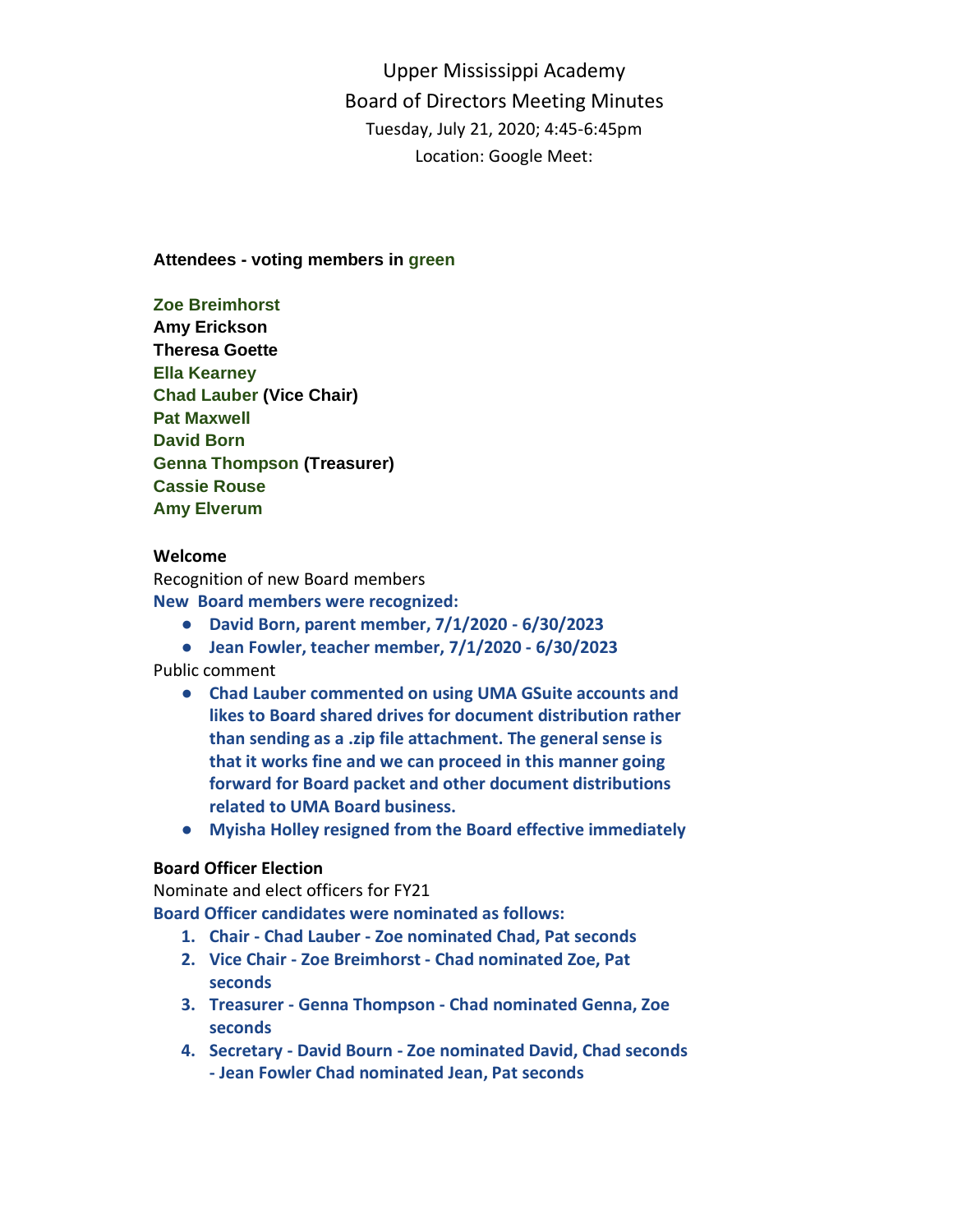**Motion - Cassie Rolt brought a motion to the table to extend the nominating process to those voting Board members not in attendance. Chad seconds. The motion was put to a voice vote, and the motion carried 6 yay to 0 nay. Chad brought a motion to vote via electronic ballot after the nomination period expired on July 24, 2020. Zoe seconds. The motion was put to a voice vote.** 

**The motion carried 6 yay to 0 nay.**

#### **Approvals**

Current agenda and previous month's minutes **Chad brought a motion to approve the June 2020 Board meeting notes and the current agenda for the July meeting. Pat seconds. The motion was put to a voice vote. The motion carried 6 yay to 0 nay**

Board FY21 meeting schedule

**Cassie proposed moving the start time for the monthly UMA Board meetings in FY21 to 5PM. After a brief discussion the Board agreed to leave the start time at 4:45 PM.** 

**The FY21 monthly Board meetings will be held the third Tuesday of the month from 4:45 PM to 6:45 PM.**

## **Board member training**

**Amy Erikson provided an update on Board member training. It was noted that Board members are required to complete online training within six months of assuming a position on the UMA Board of Directors. This is in process and we are currently compliant with this requirement. Amy Elverum has provided user accounts and temporary passwords for the online training website.**

#### **Board Member Conflict of Interest Disclosures**

**This is in process and Teresa is collecting the signed documents.** 

#### **Consent Agenda - Reaffirmation of June Motions**

Reaffirm June BOD motions to assure quorum **The Board established there was a quorum in attendance at the June meeting. Consequently no reaffirmation was required.** 

## 5:40 **Finance Committee Report**

**Teresa provided a brief financial update. Pat raised a question regarding the rate of return provided by our Bank on our current funds, and proposed that the Finance Committee members look for a better rate of return. Theresa agreed to follow up on this item with our current bankers.**